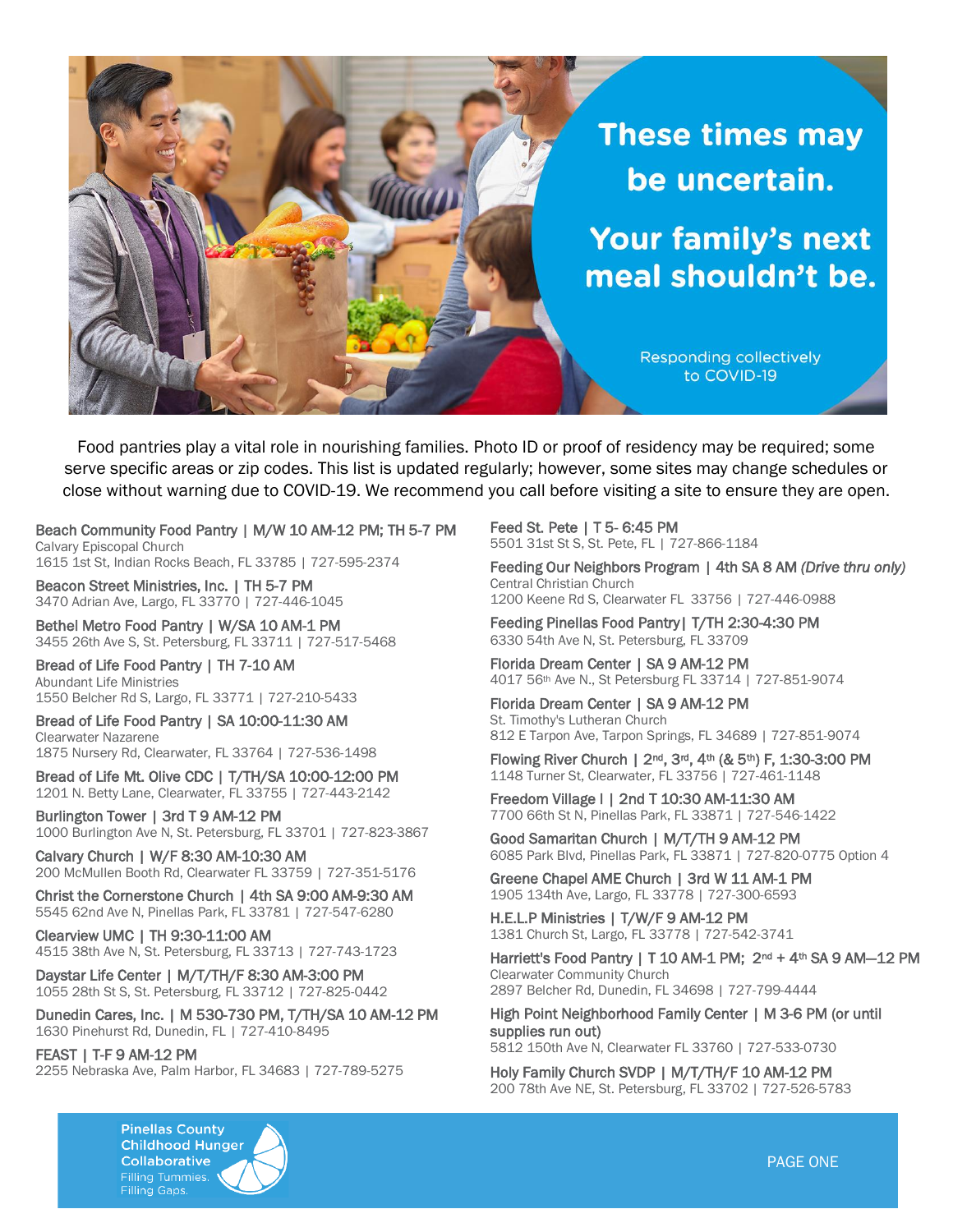## PINELLAS COUNTY FOOD PANTRY LIST

Interfaith Food Pantry Inc. | TH 10 AM-1 PM *(Drive thru only)* 9530 Starkey Rd, Seminole, FL 33777 | 727-392-9365

Kimberly Home Pregnancy Resource Center (*Call for Appt.)* 1189 NE Cleveland St, Clearwater, FL 33755 | 727-443-0471

Lealman / Asian NFC | M/T/W/TH 1-5:30 PM-, F 1-3 PM 4255 56th Ave N, St. Petersburg, FL 33707 | 727-528-7891

Mattie Williams NFC | TH 9-11 AM & 5:00-6:30 PM 1003 Dr. MLK Jr St N, Safety Harbor, FL 34695 | 727-791-8255

Mercy Keepers Food Pantry | T/TH 10:AM-12 PM +12:45-1:45 PM 2021 9th Ave S, St. Petersburg, FL 33712 | 727-823-8795

Ministry of Helping Hands (St. Patrick Catholic) (*Call for Appt.)* 2121 16th Ave SW, Largo, FL 33770 | 727-489-8221

MLK Town Center | 1st W 9-11 AM 540 2nd Ave S, St. Petersburg, 33701 | 727-823-1565

Neighborly Care Network | M-F 12:PM -12:30 PM 13945 Evergreen Ave, Clearwater, FL 33762 | 727-573-9444

New Hope Missionary Baptist | 1st SA 10 AM-12 PM 2120 19 St S, St. Petersburg, FL 33712 | 727-896-5228

Northside Baptist Church | F 10 AM-12 PM & W 6-8 PM 6000 38th Ave N, St. Petersburg, FL 33710 | 727-381-3642

Northwest Presbyterian Church | W 9 AM-12 PM 6330 54th Ave N, St. Petersburg, FL 33709 | 727-544-4551

Northwood Presbyterian Church Food Pantry 2875 FL-580, Clearwater, FL 33761 | 727-796-8090

Oak Ridge Wesleyan | W/SA 9 AM-1 PM 11000 110th Ave N, Largo, FL 33778 | 727-455-2882

Oldsmar Cares | M/W 5:30 PM-7:00 PM; T/TH/F/SA 9 AM-12 PM 163 FL-580, Oldsmar, FL 34677 | 813-415-7373

Operation Hope of Pinellas | M-F 9 AM-5 PM 2901 54th Ave South, St. Petersburg, FL 33712| 727-509-7493

Our Brothers Keeper | T 10 AM-12 PM 2011 Queensboro Ave S, St. Petersburg, FL 33712 | 727-687-1109

Ozona Community Church | T 11:30 AM-1:30 PM 610 Pennsylvania Ave., Palm Harbor, FL 34683 | 727-784-3711

Pasadena Community Church | TH 9:11:30 AM 112 70 St S, St. Petersburg, FL 33707 | 727-397-6140 / 727-381-2499

Creation Family Church | 2nd SA, 9 AM-1 PM 123 Pinellas Way N St. Petersburg, FL 33710 | 727-204-5216

People that Love | M-F 10:45 AM-2:00 PM 817 5th Ave N, St. Petersburg, FL 33701| 727-820-0775

Praise Cathedral – Elevated Church | F 5:15 PM *(Drive thru only)* 4371 76 Ave, Pinellas Park, FL 33781 | 727-251-5928

Rainbow Village @ Urban League | M- F 9 AM-1 PM, 2-5 PM 13420 Adams Cir, Largo, FL 33774 | 727-584-7200

RCS Food Bank | M-F 12:30-3:30 PM (TH 12:30-6:30 PM) 700 Druid Rd, Clearwater, FL 33756 | 727-443-4031

Sacred Heart Church/His Heart Society | T/TH 9-11 AM 4661 82nd Ave N, Pinellas Park, FL 33781 | 727-798-5230

Saint Giles Food Pantry | TH 9:30 AM-12:30 PM *(Drive thru only)* 8271 52 St N, Pinellas Park, FL 33781 | 727-345-5215

Salvation Army Clearwater | M/T/TH/F 9:00-11:30 AM & 1:00-3:30 PM

1521 Druid Road E, Clearwater, FL 33756 | 727-446-4177

Salvation Army Tarpon Springs | M-W 8:30 AM-4:30 PM 209 S Pinellas Ave, Tarpon Springs, FL 34689 | 727-934-4476

Sanderlin Neighborhood Family Center | W 9 AM-1 PM 2335 22nd Ave. S., St. Petersburg FL 33712 | 727-321-9444

Sixtieth (60<sup>th</sup>) St. Pantry | 11 AM-5 PM 9309 60th St., Pinellas Park, FL 33782 | 727-541-2202

Somebody Cares Tampa Bay | T 8:30 AM-4:30 PM 21903 US Hwy 19 N, Clearwater, FL 33765 | 727-536-2273

St. James UMC | Alternating SA 9-11:30 AM 845 87th Ave N, St. Petersburg, FL 33702 | 727-576-3919

St. Luke's UMC | M 5-6 PM (Drive thru only) 4444 5th Ave. N., St. Petersburg 33713 | 727-321-1336

St. Pete Dream Center | T-F 10 AM-2 PM 3567 Cypress Terrace, Pinellas Park, FL 33781 | 727-520-1909

St. Petersburg Free Clinic | M/T/W 8:30 AM-3:00 PM; TH 8:30 AM-7:00 PM 863 3rd Ave N St. Petersburg, FL | 727-821-1200

Sylvan Abbey United Methodist Food Pantry | M 10 AM-1 PM 2817 Sunset Point Rd, Clearwater, FL 33759 | 727-796-3057

Tarpon Springs Shepherd Center | M/T/TH/F 10:00 AM-1:30 PM 304 S Pinellas Ave, Tarpon Springs, FL 34689 | 727-939-1400

The Kind Mouse | M-F 9:30 AM-2:30 PM 1801 16th St N, St. Petersburg, FL 33704 | 727-575-7834

Trinity House | 2nd TH 10 AM-12 PM 5701 16 St S, St. Petersburg, FL 33705 | 727-867-5556

Uno Food Pantry | T/TH 3-7 PM 302 S Jupiter Ave, Clearwater, FL 33755 | 727-614-1470

Wesley UMC | M/W/F 9:00-11:45 AM 301 37th Ave N, St. Petersburg, FL 33704 | 727-688-1760

World Outreach International | T/SA 9:30-11:30 AM *(Call Ahead)* 3333 Keystone Rd, Tarpon Springs, FL 34688 | 727-937-7333

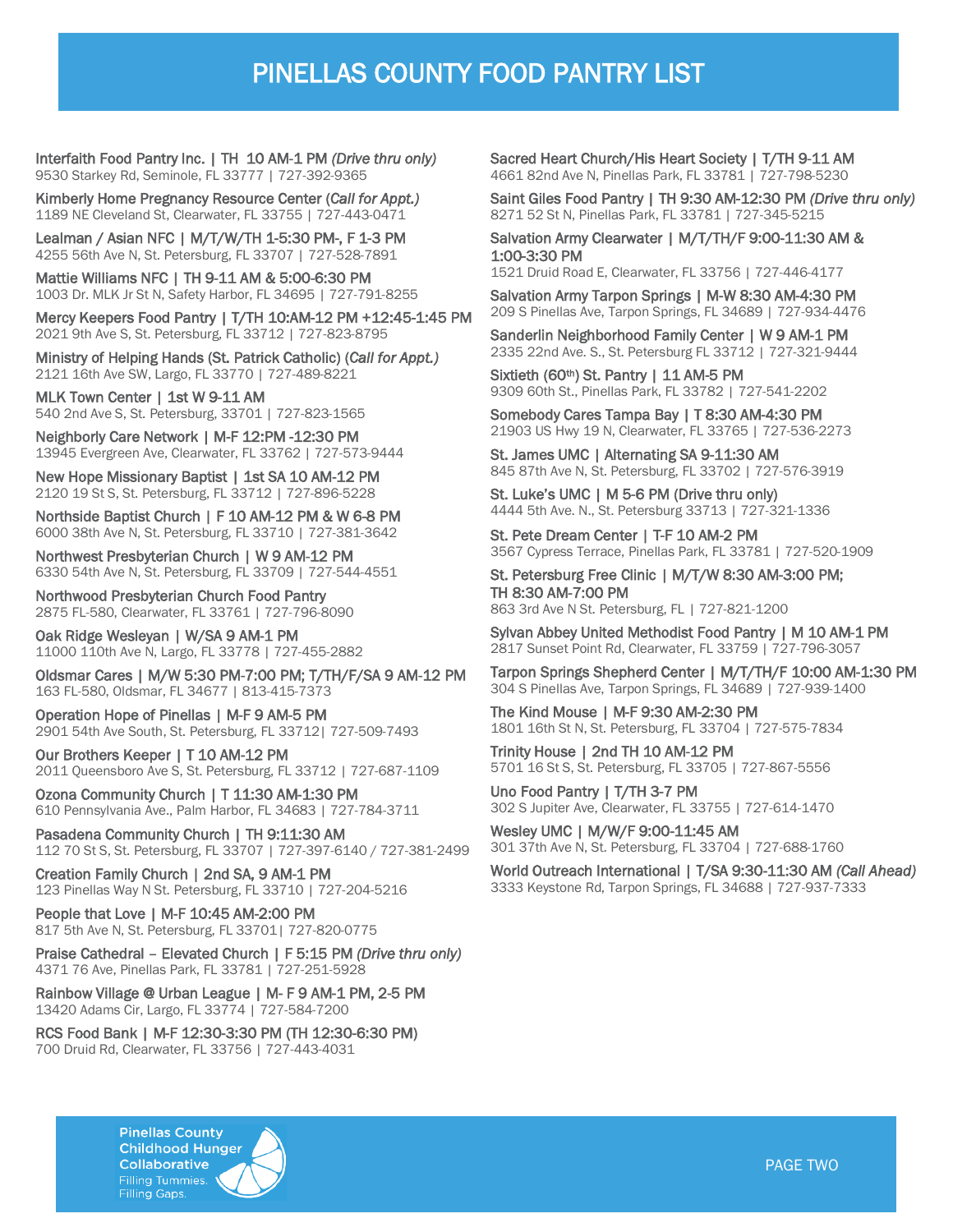

Los bancos de alimentos juegan un papel esencial en la nutrición familiar. Puede ser necesario presentar una foto de identificación o comprobante de domicilio. Algunos bancos de alimentos solo proveen comida a los residentes de áreas especificas o códigos postales. Esta lista se actualiza regularmente. Sin embargo, algunos bancos de alimentos pueden cambiar de horario o cerrar sin previo aviso debido al COVID-19. Le recomendamos llamar antes de ir a un banco de alimentos para asegurarse que esté abierto.

Beach Community Food Pantry | Lunes/Miércoles 10 AM-12 PM; TH 5-7 PM

Calvary Episcopal Church 1615 1st St, Indian Rocks Beach, FL 33785 | 727-595-2374

Beacon Street Ministries, Inc. | Jueves 5-7 PM 3470 Adrian Ave, Largo, FL 33770 | 727-446-1045

Bethel Metro Food Pantry | Miércoles/Sábados 10 AM-1 PM 3455 26th Ave S, St. Petersburg, FL 33711 | 727-517-5468

Bread of Life Food Pantry | Jueves 7-10 AM Abundant Life Ministries 1550 Belcher Rd S, Largo, FL 33771 | 727-210-5433

Bread of Life Food Pantry | Sábados 10:00-11:30 AM Clearwater Nazarene

1875 Nursery Rd, Clearwater, FL 33764 | 727-536-1498

Burlington Tower | 3rd Martes 9 AM-12 PM 1000 Burlington Ave N, St. Petersburg, FL 33701 | 727-823-3867

Calvary Church | Miércoles/Viernes 8:30 AM-10:30 AM 200 McMullen Booth Rd, Clearwater FL 33759 | 727-351-5176

Christ the Cornerstone Church | 4th Sábado 9:00 AM-9:30 AM 5545 62nd Ave N, Pinellas Park, FL 33781 | 727-547-6280

Clearview UMC | Jueves 9:30-11:00 AM 4515 38th Ave N, St. Petersburg, FL 33713 | 727-743-1723

Daystar Life Center | Lunes/Martes/Jueves/Viernes 8:30 AM-3 PM 1055 28th St S, St. Petersburg, FL 33712 | 727-825-0442

Dunedin Cares, Inc. | Lunes 5:30-7:30 PM Martes/Jueves/Viernes 10 AM-12 PM 1630 Pinehurst Rd, Dunedin, FL | 727-410-8495

FEAST | Martes-Viernes 9 AM-12 PM

2255 Nebraska Ave, Palm Harbor, FL 34683 | 727-789-5275

Feed St. Pete | Jueves 5:00- 6:45 PM 5501 31st St S, St. Pete, FL | 727-866-1184

Feeding Our Neighbors Program | 4th Sábado 8 AM *(conducir solo)*  Central Christian Church 1200 Keene Rd S, Clearwater FL 33756 | 727-446-0988

Feeding Pinellas Food Pantry| Martes/Jueves 2:30-4:30 PM 6330 54th Ave N, St. Petersburg, FL 33709

Florida Dream Center | Sábados 9 AM-12 PM 4017 56th Ave N., St Petersburg, FL 33714 | 727-851-9074

Florida Dream Center | Sábados 9 AM-12 PM St. Timothy's Lutheran Church 812 E Tarpon Ave, Tarpon Springs, FL 34689 | 727-851-9074

Flowing River Church | 2nd , 3rd, 4th (& 5th) Viernes 1:30-3:00 PM 1148 Turner St, Clearwater, FL 33756 | 727-461-1148

Freedom Village I | 2nd Martes 10:30 AM-11:30 AM 7700 66th St N, Pinellas Park, FL 33871 | 727-546-1422

Good Samaritan Church | Lunes/Martes/Jueves 9 AM-12 PM 6085 Park Blvd, Pinellas Park, FL 33871 | 727-820-0775 Option 4

Greene Chapel AME Church | 3rd Miércoles 11 AM-1 PM 1905 134th Ave, Largo, FL 33778 | 727-300-6593

H.E.L.P Ministries | Martes/Miércoles/Viernes 9 AM-12 PM 1381 Church St, Largo, FL 33778 | 727-542-3741

Harriett's Food Pantry | Martes 10 AM-1 PM; 2nd + 4th Sábado 9 AM-12 PM

Clearwater Community Church 2897 Belcher Rd, Dunedin, FL 34698 | 727-799-4444

High Point Neighborhood Family Center | Lunes 3-6 PM 5812 150th Ave N, Clearwater FL 33760 | 727-533-0730



PAGE THREE